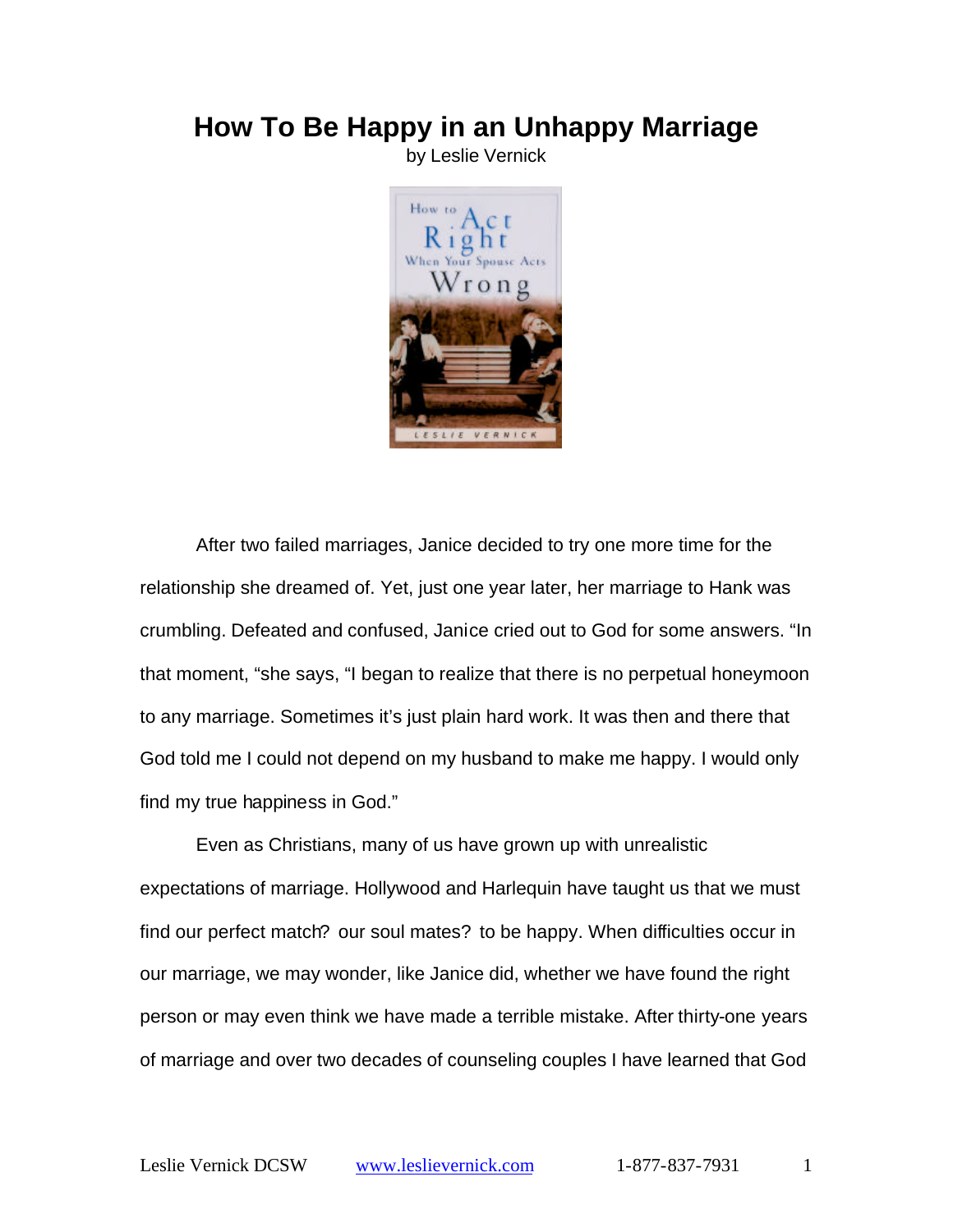created marriage to mature us and for us to enjoy, but it was never intended to fulfill us or make us happy.

Marriage is God's great idea, but in every marriage there are seasons of difficulty and times of dryness where one or both partners may feel dissatisfied with the marital relationship. As we work to improve our marriage, sometimes our efforts don't produce the changes we want. During these times, the question we need to ask ourselves is not, "Should I leave my spouse so I can find another person who will make me happy?" but rather, "Can I learn to find contentment and joy while in the midst of an unhappy marriage? And if so, how?"

## **Change Your Focus**

Everyone I know wants to feel good inside but few know the secret to lasting happiness or even what happiness is. Is happiness a feeling of emotional ecstasy? Intense pleasure with life's circumstances? An internal state of wellbeing or contentment? Happiness can comprise all of these things.

Several years ago my husband surprised me with a beautiful pearl necklace I had admired. I felt really happy? for about three days? until I began longing for some earrings to go with it. We all search for something to fulfill us and make us happy, whether it is people, objects, or positions of status. When we get what we desire, we feel a certain emotion we call happiness. This feeling, however, is always short-lived and, like Solomon with his 700 wives and me with my pearl necklace, we begin longing for the next thing we desire that will bring us more satisfaction.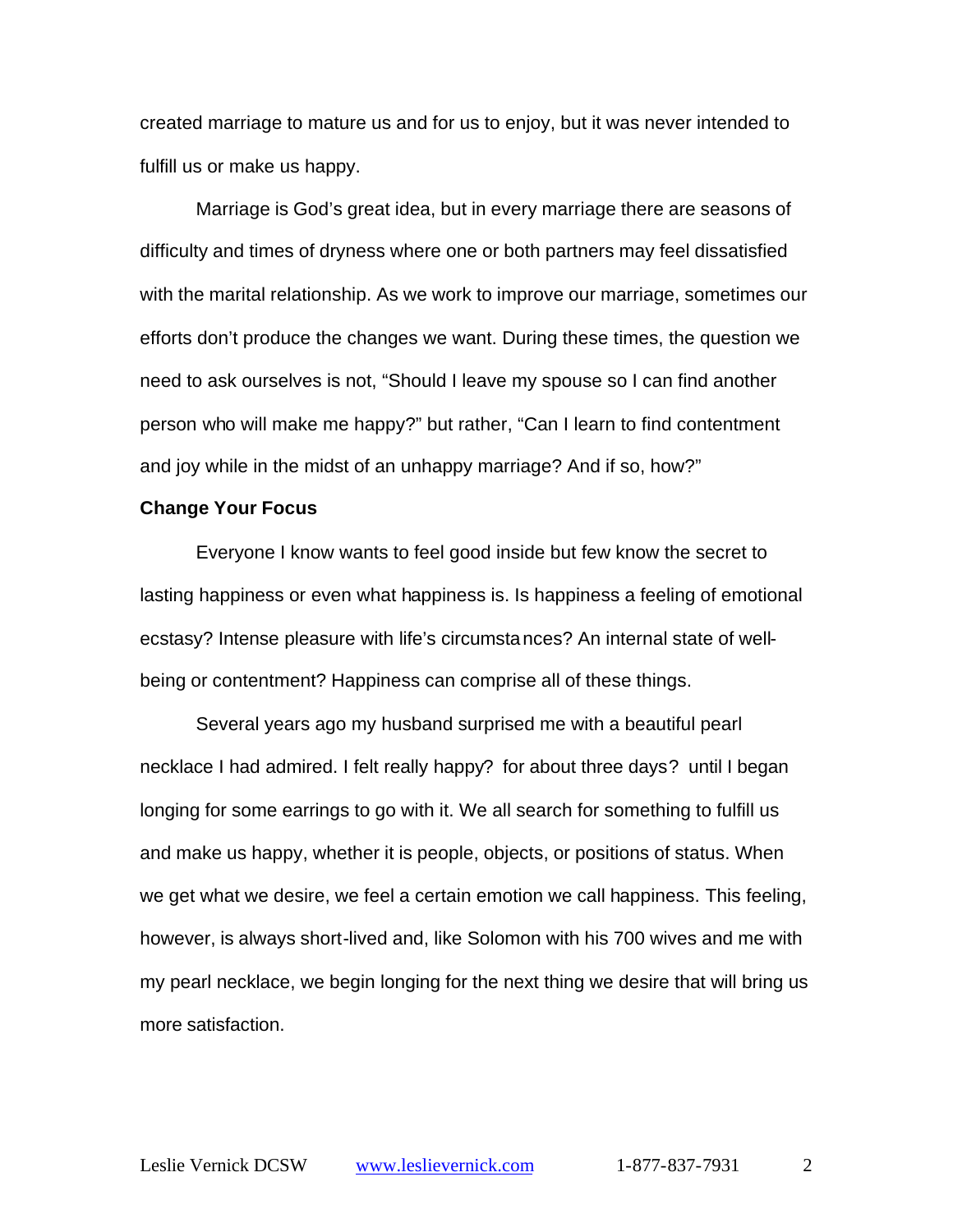While on a trip to Walt Disney World, I was struck by the number of cranky youngsters and frustrated parents. My children, like many others, were caught up in the excitement and wanted everything they saw. They felt elated whenever they got what they wanted but their happiness didn't last. When the next thing they desired was denied, the thrill they felt just minutes before quickly deteriorated and they became miserable.

Soon after my Disney experience, I traveled overseas to do some speaking and teaching in the Philippines. I observed barefoot children merrily swinging on old tires, living in houses constructed from cardboard boxes. These children didn't need lots of stuff to make them happy. Thought maybe just for the moment, they were enjoying what they had.

Many of us feel dissatisfied in life because we are not content with what God has given us. We want more. How does this apply to our marriage?

Jesus tells us that where our treasure is, there our hearts will be also (Matthew 6:21). If our treasure, or deepest desire, is in having a great marriage or a fat bank account or certain other things we deem essential to our well-being, then we will feel unhappy when we don't get what we want. For whatever has our heart, has us.

No one is more concerned with our happiness than Jesus is. He just tells us a different way of obtaining it than the world does. He tells us that happiness is never found by pursuing happiness or pleasure or people, but only found by pursuing him. He says, "Blessed (or happy) are those who hunger and thirst for righteousness for they shall be filled" (Matthew 5:6). Too many of us hunger and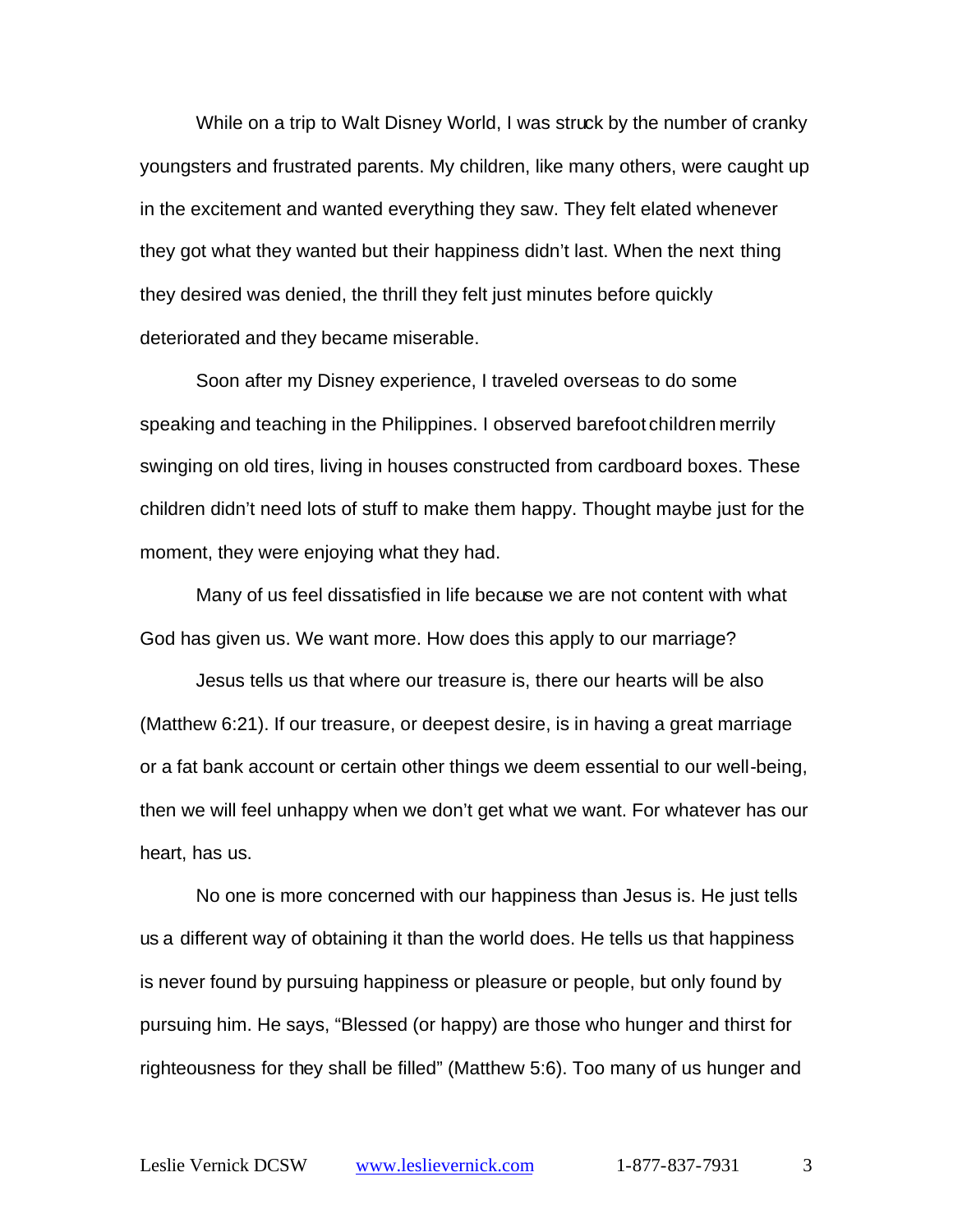thirst after happiness (or a good marriage or a big house), instead of hungering and thirsting after God. We forget that Jesus is the only one who can deeply satisfy our soul. Everyone desires unfailing love (Proverbs 19:22); it's just that we will never receive that kind of love continually from our spouses.

Created in his image, God designed us to experience happiness when something brings us great delight. For example, God is delighted when we find our greatest pleasure in him. But often it is not God that brings us our greatest joy but what he gives us. We desire his gifts but we don't realize that our greatest gift is God himself. Oswald Chambers explains: "The great enemy of the life of faith in God is not sin, but the good which is not good enough. The good is always the enemy of the best." We want and pursue good things, but often neglect the best thing. The Psalmist reminds us where lasting happiness is found. He writes, "You have made known to me the path of life; you will fill me with joy in your presence, with eternal pleasures at your right hand" (Psalm 16:11). God's love is the only love that never fails (Jeremiah 31:3).

## **Guard Your Heart**

To find any joy in an unhappy or difficult marriage, we must learn to guard our hearts (Proverbs 4:23). Many individuals who struggle in marriage get very good at guarding their hearts, but the walls they build to protect themselves are against their spouse instead of against their real enemy. In the midst of an unhappy marriage, our spouse may feel like the enemy, but God tells us that our real enemy is Satan and the Bible warns us that he is out to devour us (1 Peter 5:8)\*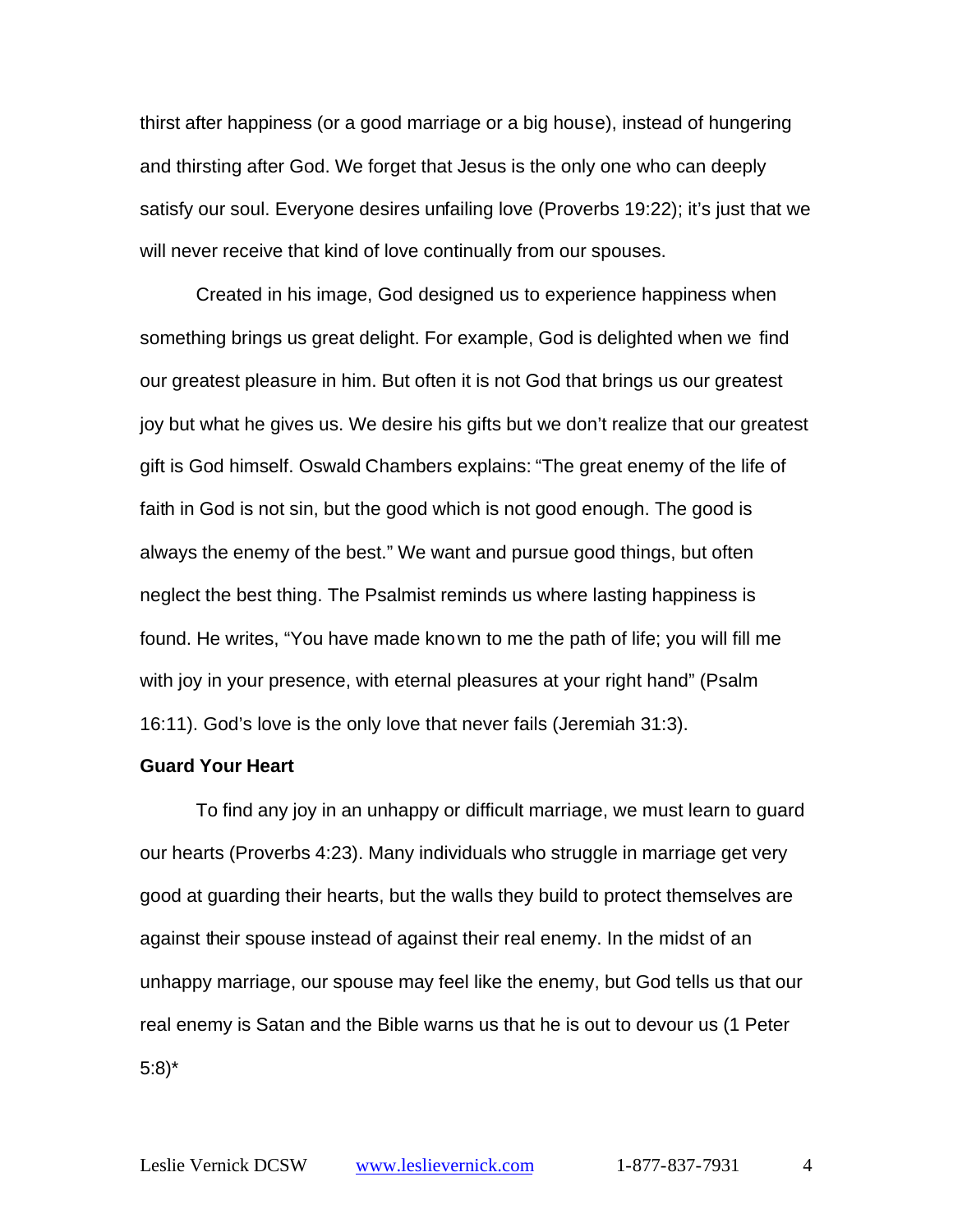Satan's goal has always been to get us to question God's goodness and to doubt that what God says is true. Jesus tells us that Satan is a liar (John 8:44) and his strategy is to take something that seems true and twist it ever so slightly. In a difficult marriage, Satan may whisper lies like, "Why should you be the only one trying in the marriage? It's not fair. Find someone else who will make you happy." Or, "Don't forgive, she doesn't deserve it. You're entitled to feel this way after what she did to you." Or, "He will never be the person you want. You made a terrible mistake marrying him and God doesn't want you to spend the rest of your life unhappily married to this person."

Satan wants us to believe that God is not good and that he does not know what is in our best interest. Remember, he is not interested in our well-being or our happiness. He wants to destroy us and our families.

Guarding my heart not only requires me to be aware of Satan's schemes, but to draw close to God and listen to truth. Don't let Satan deceive you into believing that any lasting happiness can be found apart from God.

## **Live for the Eternal**

In the midst of hardship, our natural response is to look for the nearest exit. That's true of difficult marriages as well. Whether we exit in big ways like divorce or adultery or in small ways by shutting down and withdrawing emotionally, we want out. Yet the Bible tells us in James 1 that it is in the midst of difficulties that we have the opportunity to develop one of the most important disciplines we need to live life well? perseverance. Without this quality we will tend to live for what brings us relief or pleasure in the short-run.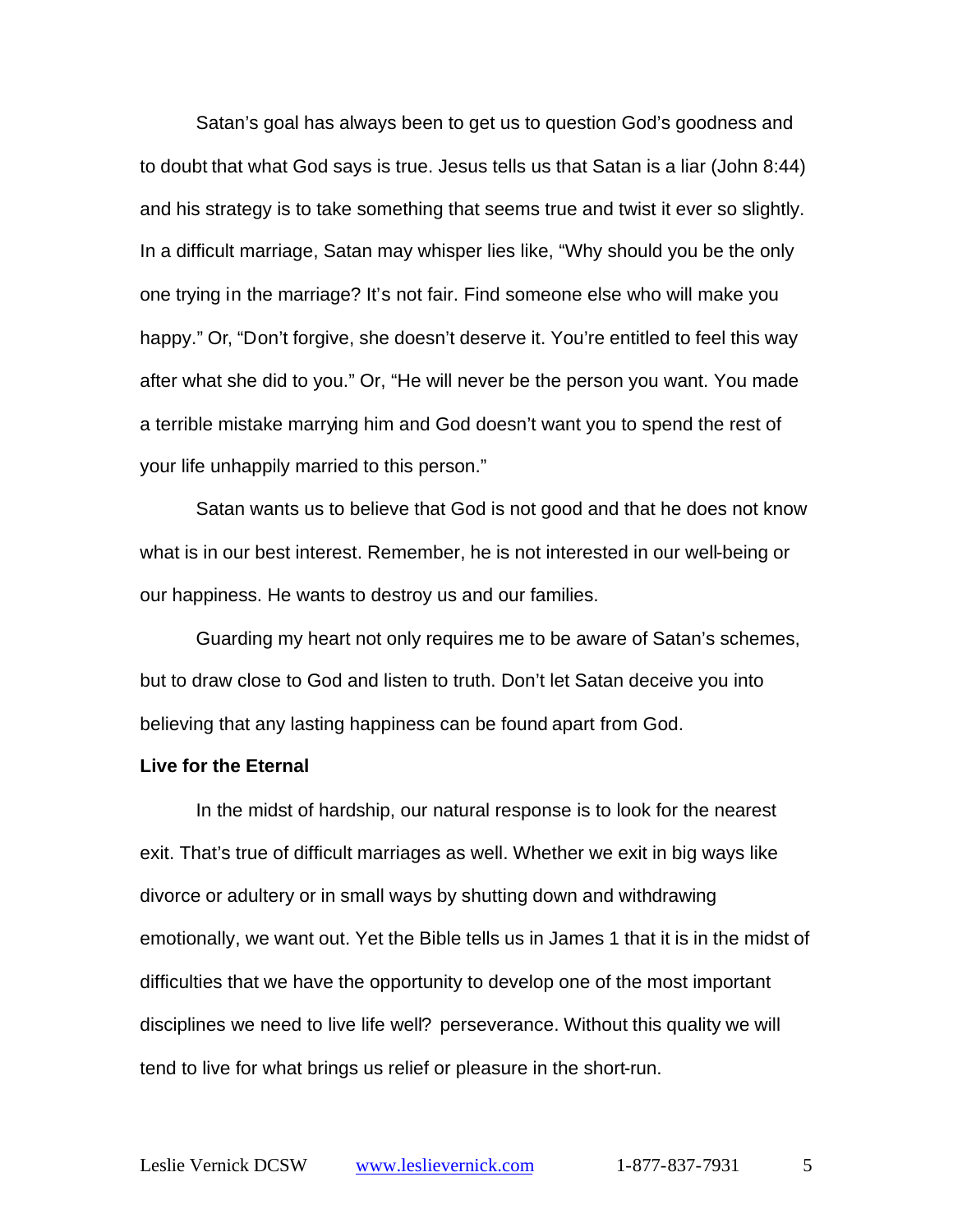I love to eat, especially sweets. I love tasting warm, gooey chocolate in my mouth, and I could be happy eating chocolate for breakfast, lunch, and dinner. Yet when I over-indulge, I'm plagued with other emotions like guilt and regret. I'm angry that I've sabotaged the bigger goal I have of gaining self-control and maintaining good eating habits. I've also discovered that when I succeed in saying no to the chocolate temptation, I actually feel happier with myself.

We only understand what makes us truly happy when we have a longterm perspective on life. Living for the moment can fool us into thinking that temporal pleasures bring happiness. The writer of Proverbs warns us, "At the end of your life you will groan, when your flesh and body are spent. You will say, "how I hated discipline! How my heart spurned correction!'" (Proverbs 5:3,11,12). Many have discovered only too late, that what brought joy in the moment caused hardship and grief in the long run.

The apostle Paul reminds us that it was only when he kept the eternal lens fixed tightly to his spiritual eyes was he kept from utter despair in times of great difficulty (see 2 Corinthians 4). Looking at the big picture gives us perspective in the moment and helps us see that God is good and is doing something good in us, even in the midst of a difficult marriage (Romans 8:28,29).

Knowing that you can find some joy in the midst of an unhappy marriage will give you enough staying power to persevere until things change. You can experience a sense of well-being as you learn the secret of being content in whatever situation God allows in your life. When we take the high road in the midst of marital trouble it leads to growth and spiritual maturity. In addition to that,